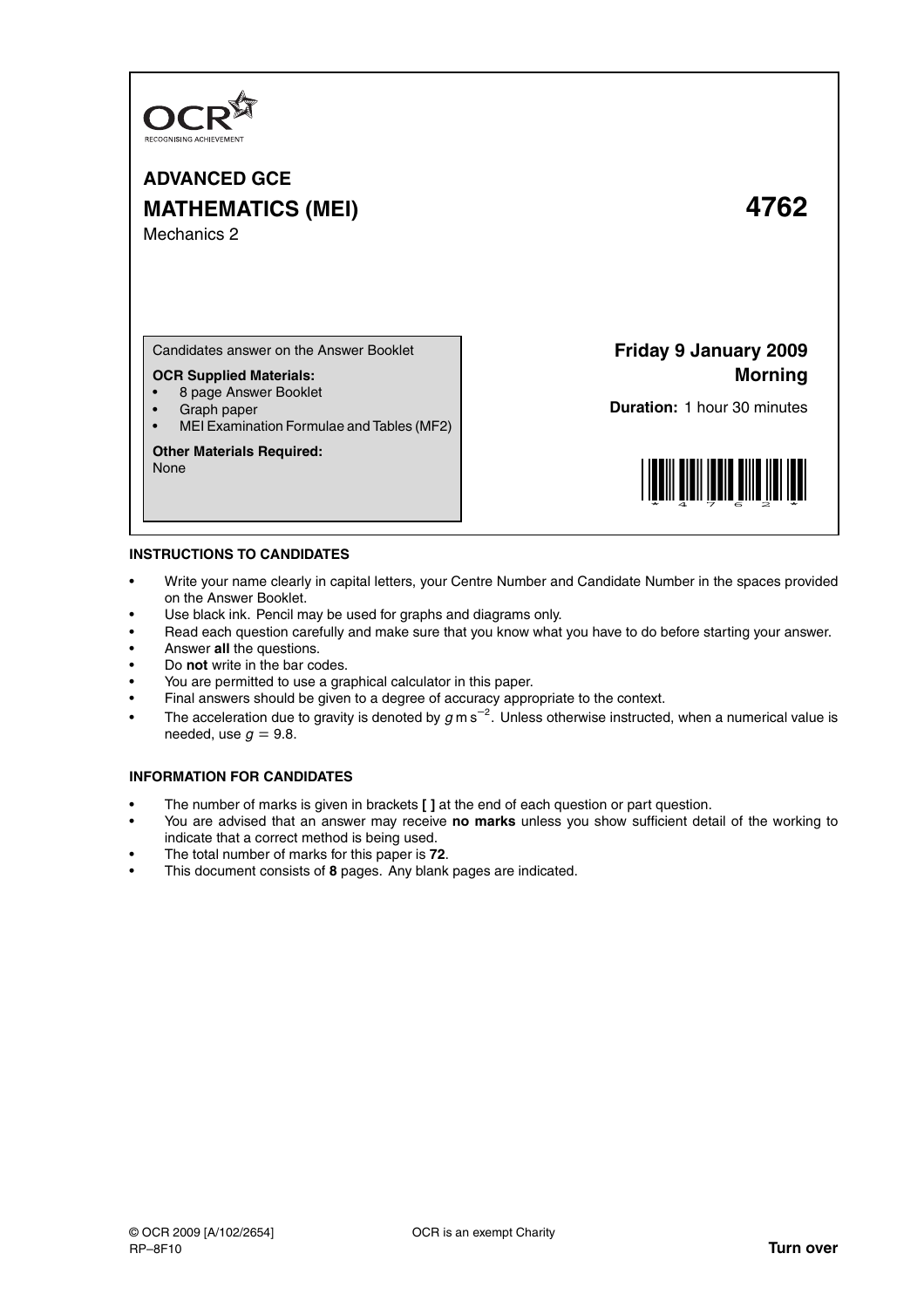**1 (i)** What constant force is required to accelerate a particle of mass *m* kg from rest to 2*u*m s<sup>−</sup><sup>1</sup> in 5 seconds? **[3]**

Two discs P and Q are moving in the same straight line over a smooth, horizontal surface. Fig. 1 shows the masses (in kg) and the velocities (in m s<sup>-1</sup>) of the discs before and after they collide directly. The collision is perfectly elastic.





(ii) Show that  $v_Q = \frac{3}{2}$  $\frac{3}{2}u$  and find the value of  $v_{\rm p}$ . **[6]**

After the collision, Q hits the barrier shown in Fig. 1 which is perpendicular to its path and bounces back directly. The coefficient of restitution in this collision is *e*. Q collides again with P and on this occasion they stick together (coalesce) to form a single object, R, that has a speed of  $\frac{1}{4}u$  m s<sup>-1</sup> away from the barrier.

**(iii)** Write down an expression in terms of *e* and *u* for the velocity of Q after collision with the barrier. Find, in either order, the value of *e* and the impulse on the barrier. **[9]**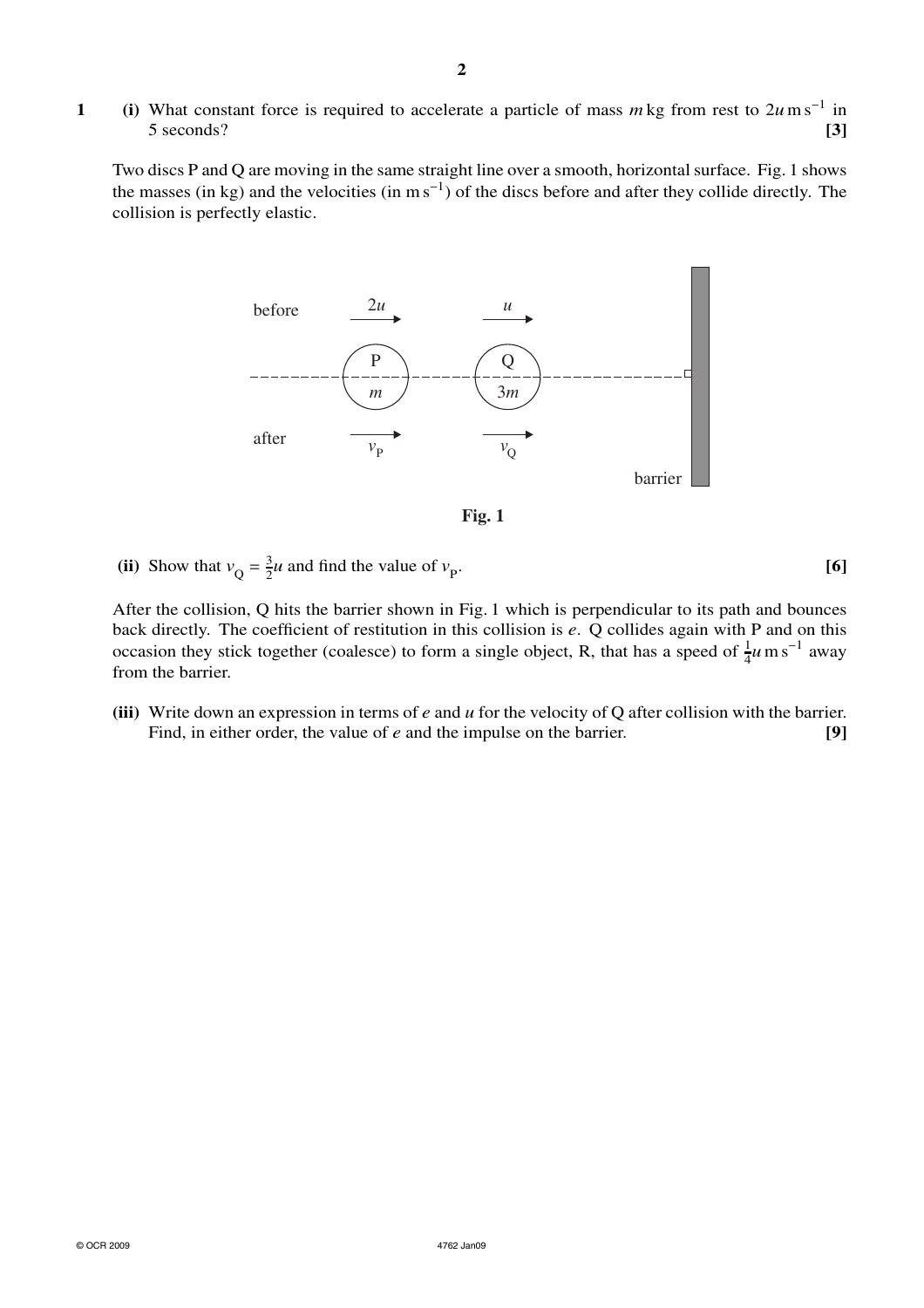**2** One way to load a box into a van is to push the box so that it slides up a ramp. Some removal men are experimenting with the use of different ramps to load a box of mass 80 kg.



**Fig. 2**

Fig. 2 shows the general situation. The ramps are all uniformly rough with coefficient of friction 0.4 between the ramp and the box. The men push parallel to the ramp. As the box moves from one end of the ramp to the other it travels a vertical distance of 1.25 m.

- **(i)** Find the limiting frictional force between the ramp and the box in terms of <sup>θ</sup>. **[3]**
- **(ii)** From rest at the bottom, the box is pushed up the ramp and left at rest at the top. Show that the work done against friction is  $\frac{392}{\tan \theta}$ J. **[3]**
- **(iii)** Calculate the gain in the gravitational potential energy of the box when it is raised from the ground to the floor of the van. **[2]**

For the rest of the question take  $\theta = 35^\circ$ .

- (iv) Calculate the power required to slide the box up the ramp at a steady speed of  $1.5 \text{ m s}^{-1}$ . . **[4]**
- (v) The box is given an initial speed of  $0.5 \text{ m s}^{-1}$  at the top of the ramp and then slides down without anyone pushing it. Determine whether it reaches a speed of 3 m s<sup>-1</sup> while it is on the ramp. [5]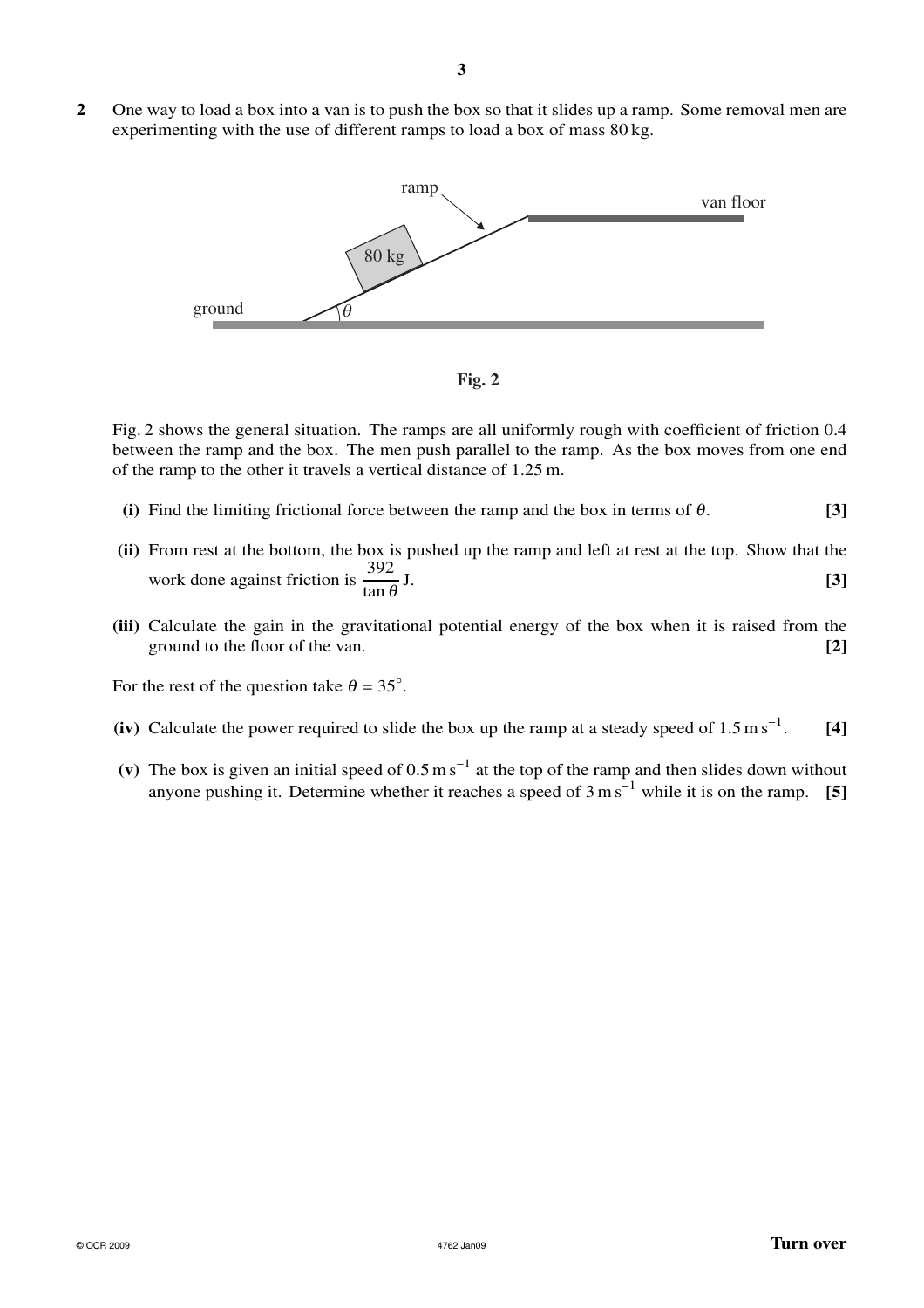**3** A fish slice consists of a blade and a handle as shown in Fig. 3.1. The rectangular blade ABCD is of mass 250 g and modelled as a lamina; this is 24 cm by 8 cm and is shown in the O*xy* plane. The handle EF is of mass  $125$  g and is modelled as a thin rod; this is 30 cm long and E is attached to the mid-point of CD. EF is at right angles to CD and inclined at  $\alpha$  to the plane containing ABCD, where  $\sin \alpha = 0.6$ (and cos  $\alpha = 0.8$ ). Coordinates refer to the axes shown in Fig. 3.1. Lengths are in centimetres. The *y*and z-coordinates of the centre of mass of the fish slice are  $\bar{y}$  and  $\bar{z}$  respectively.



**Fig. 3.1**

- (i) Show that  $\overline{y} = 9\frac{1}{3}$  $\frac{1}{3}$  and  $\bar{z} = 3$ . [8]
- **(ii)** Suppose that the plane O*xy* in Fig. 3.1 is horizontal and represents a table top and that the fish slice is placed on it as shown. Determine whether the fish slice topples. **[2]**

The 'superior' version of the fish slice has an extra mass of 125 g uniformly distributed over the existing handle for 10 cm from F towards E, as shown in Fig. 3.2. This section of the handle may still be modelled as a thin rod.



**Fig. 3.2**

(iii) In this new situation show that  $\bar{y} = 14$  and  $\bar{z} = 6$ . [4]

A sales feature of the 'superior' version is the ability to suspend it using a very small hole in the blade. This situation is modelled as the fish slice hanging in equilibrium when suspended freely about an axis through O.

**(iv)** Indicate the position of the centre of mass on a diagram and calculate the angle of the line OE with the vertical. **[4]**  $\qquad \qquad$  [4]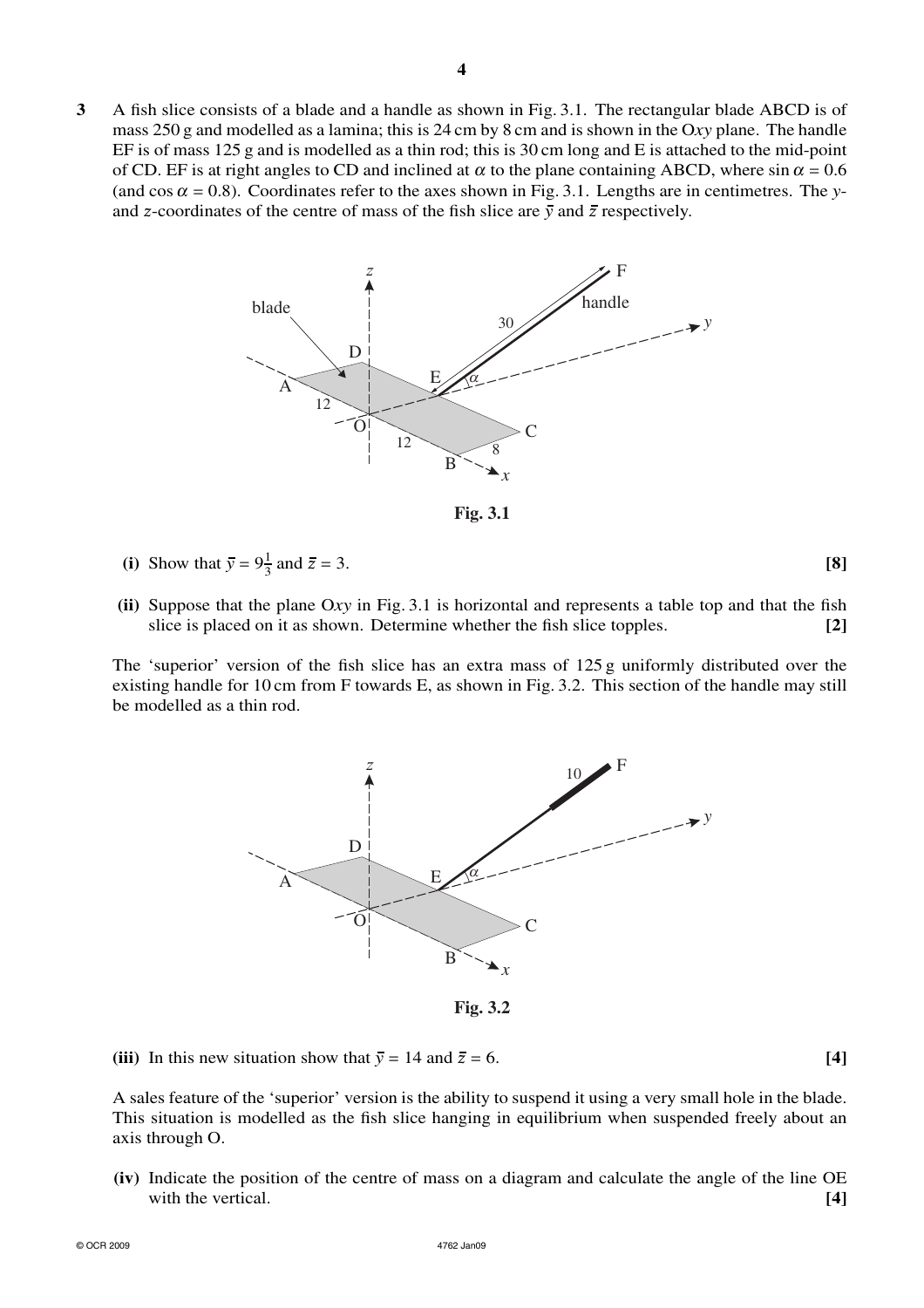**4 (a)** A uniform, rigid beam, AB, has a weight of 600 N. It is horizontal and in equilibrium resting on two small smooth pegs at P and Q. Fig. 4.1 shows the positions of the pegs; lengths are in metres.



**Fig. 4.1**

**(i)** Calculate the forces exerted by the pegs on the beam. **[4]**

A force of *L* N is applied vertically downwards at B. The beam is in equilibrium but is now on the point of tipping.

- **(ii)** Calculate the value of *L*. **[3]**
- **(b)** Fig. 4.2 shows a framework in a vertical plane constructed of light, rigid rods AB, BC and CA. The rods are freely pin-jointed to each other at A, B and C and to a fixed point at A. The pin-joint at C rests on a smooth, horizontal support. The dimensions of the framework are shown in metres. There is a force of 340 N acting at B in the plane of the framework. This force and the rod BC are both inclined to the vertical at an angle  $\alpha$ , which is defined in triangle BCX. The force on the framework exerted by the support at C is *R* N.



**Fig. 4.2**

- **(i)** Show that  $R = 600$ . [4]
- **(ii)** Draw a diagram showing all the forces acting on the framework and also the internal forces in the rods. **[2]**
- **(iii)** Calculate the internal forces in the three rods, indicating whether each rod is in tension or in compression (thrust). [Your working in this part should correspond to your diagram in part **(ii)**.] **[6]**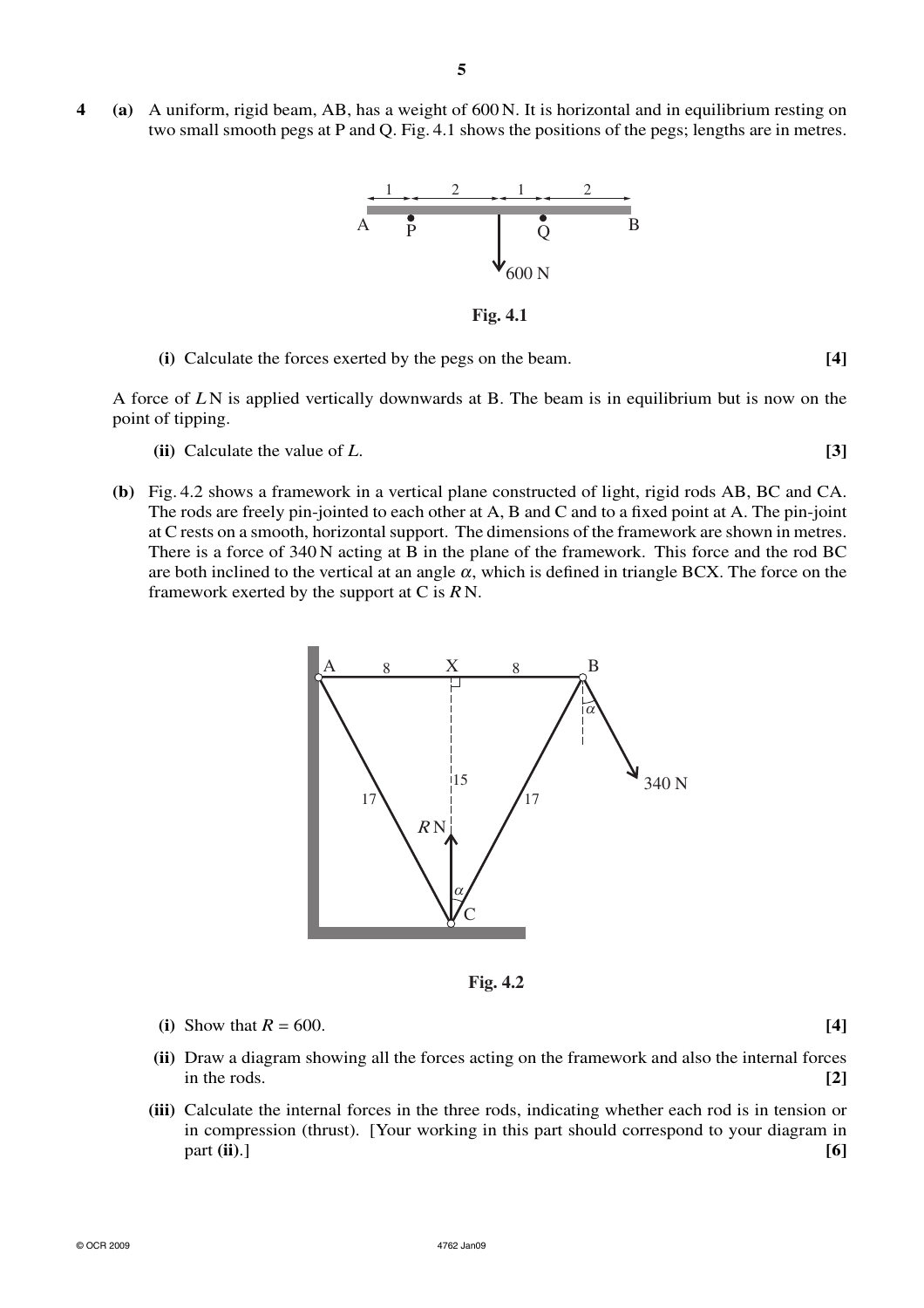## **BLANK PAGE**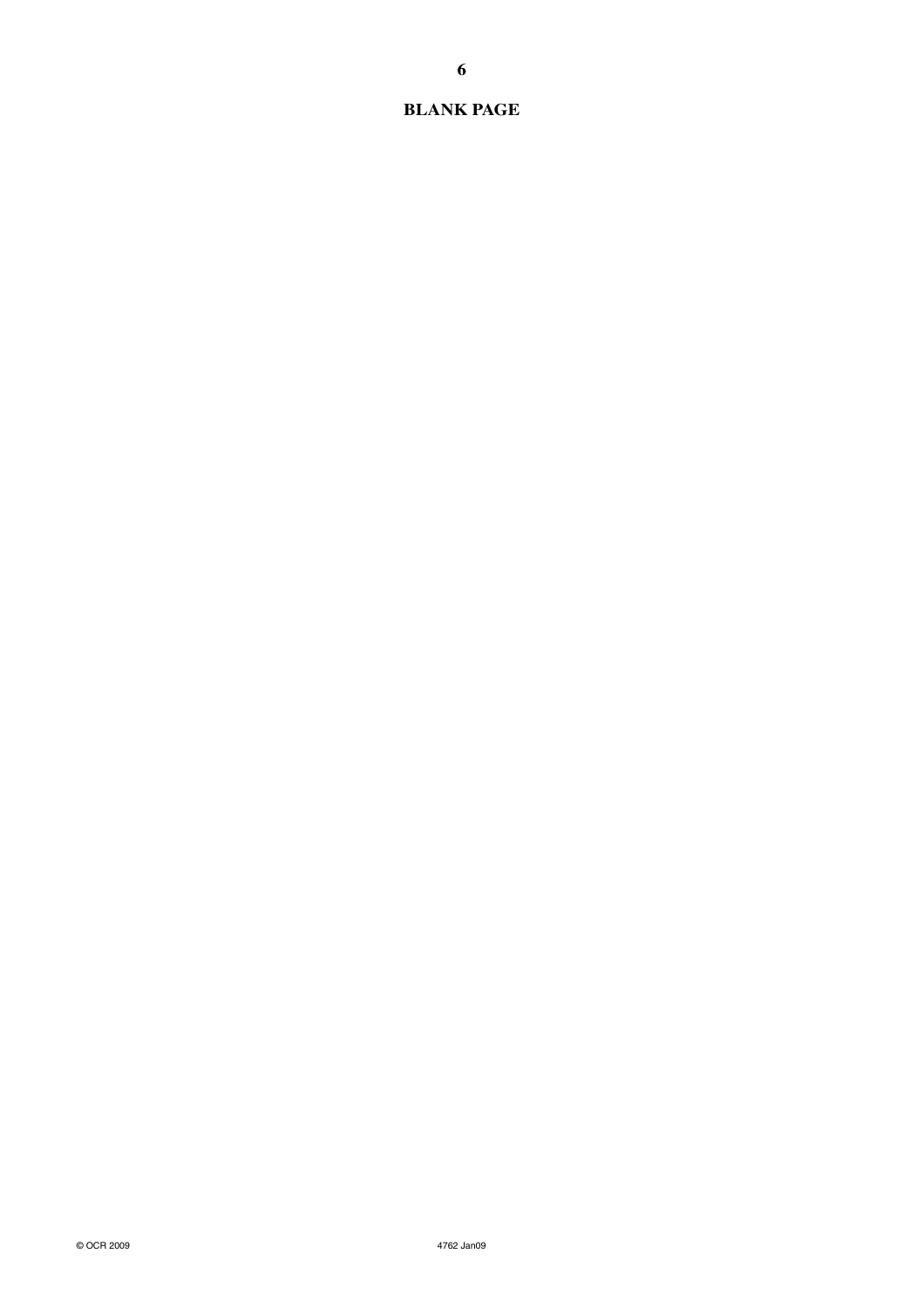## **BLANK PAGE**